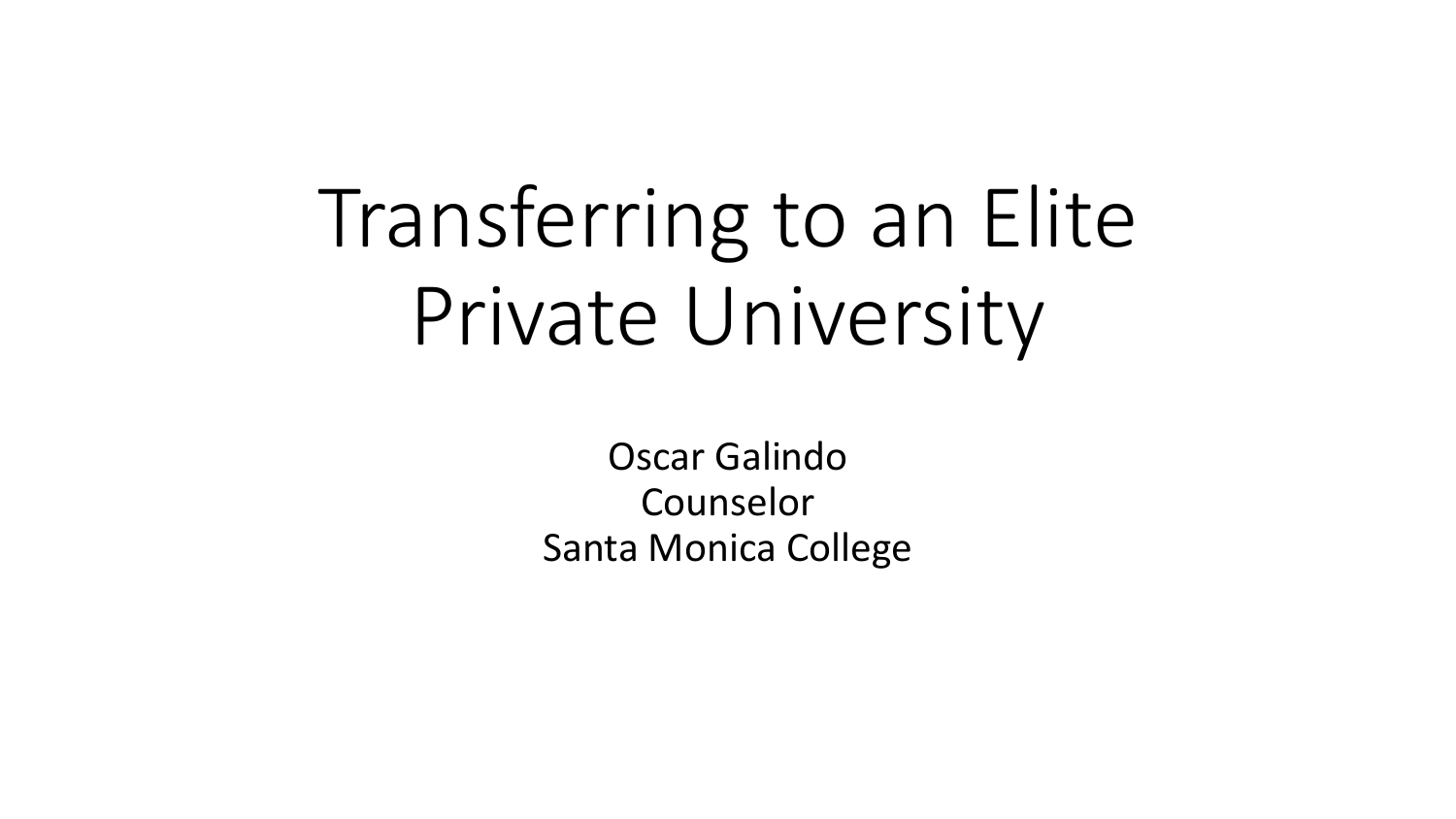#### The majority of the Universities that fit the elite profile have a transfer rate of :

# 0% - 10%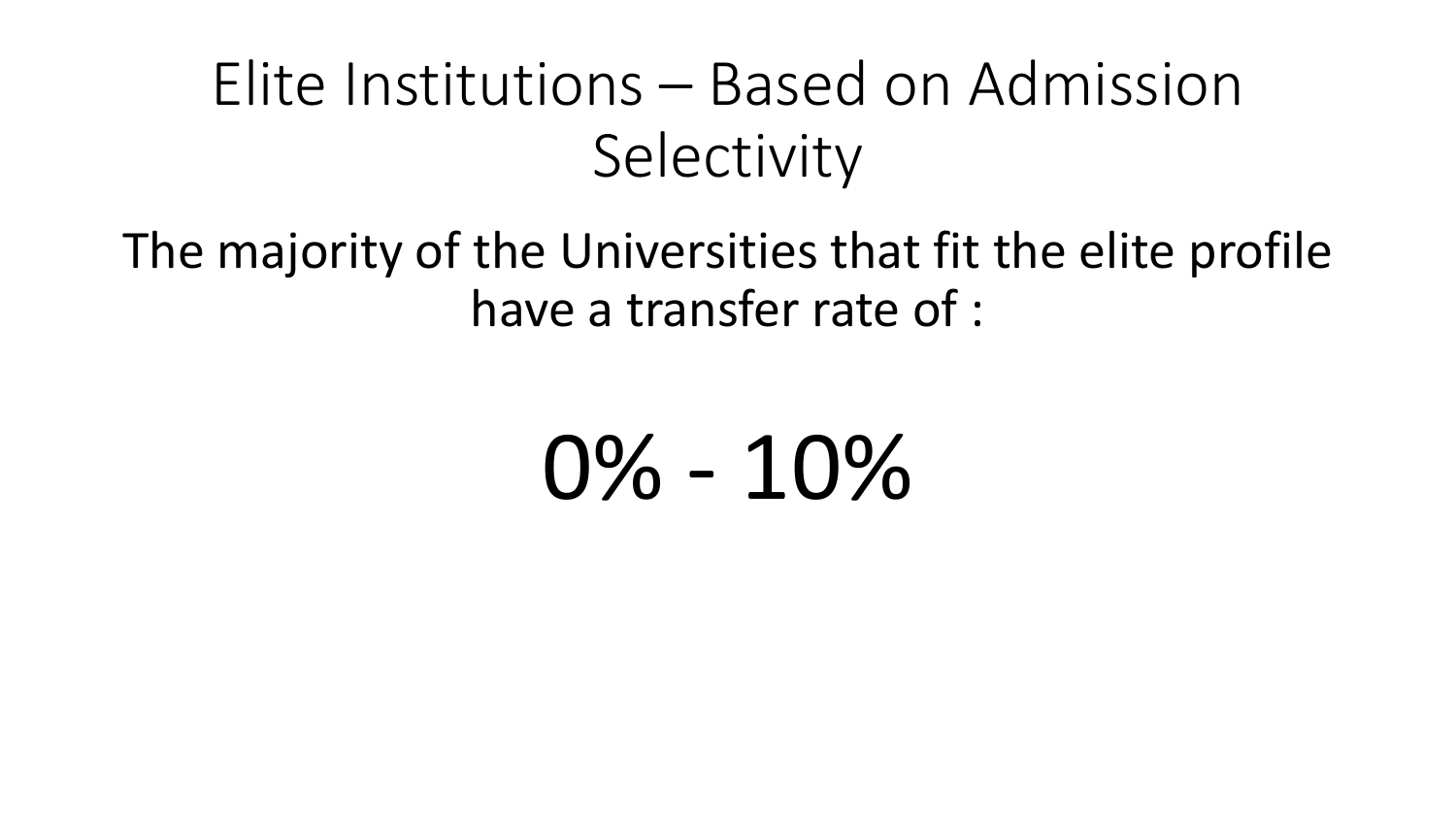#### Institutions that fit the definition of "Elite"

#### The Ivy League

Brown University Columbia University Cornell University Dartmouth University Harvard University Princeton University University of Pennsylvania Yale University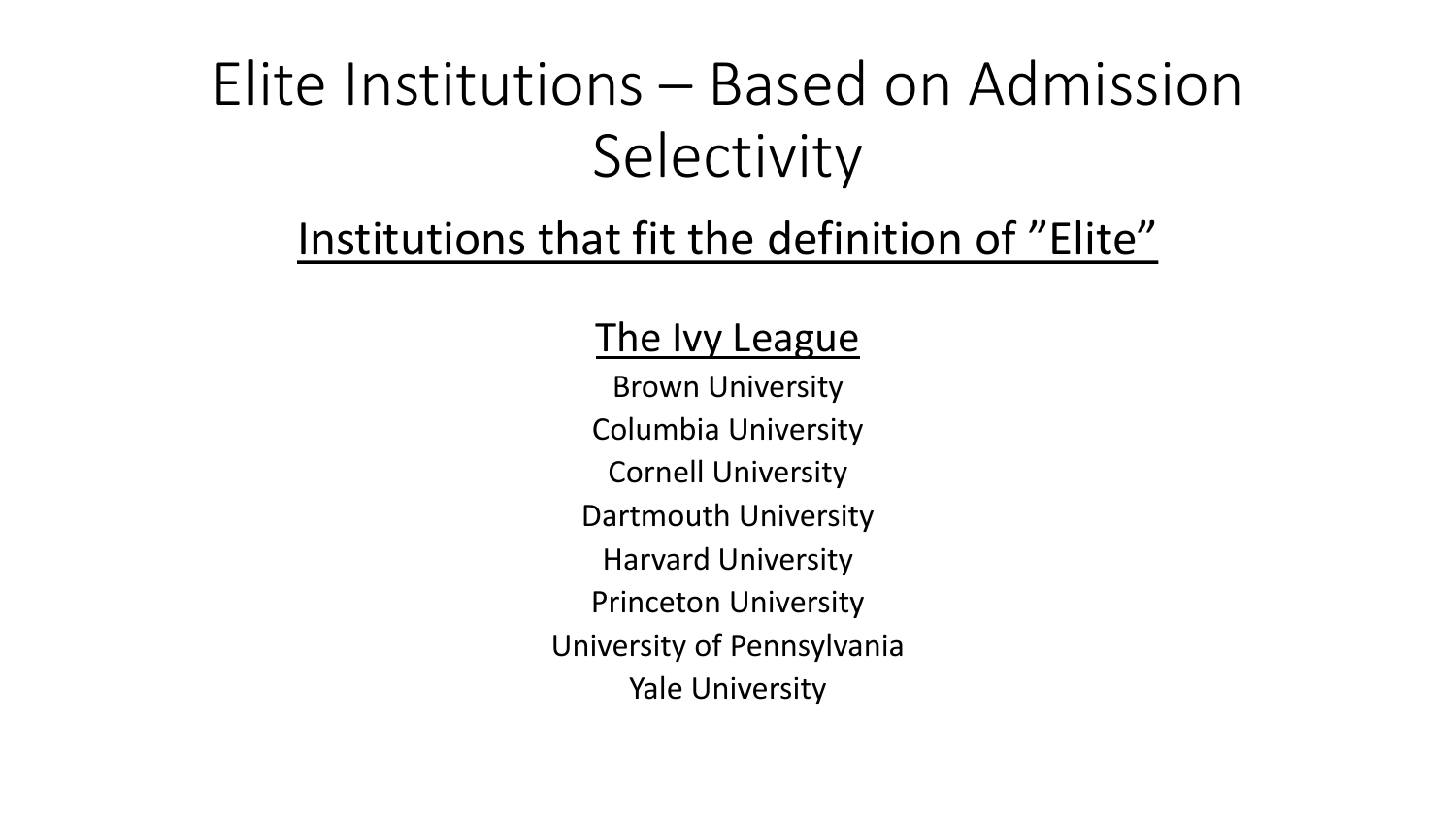#### The Ivy League

| <b>Institution</b>          | <b>Transfer Rate</b> | <b>Transfers</b> | <b>Transfers</b> |
|-----------------------------|----------------------|------------------|------------------|
|                             |                      | <b>Applied</b>   | <b>Accepted</b>  |
| <b>Brown University</b>     | 5.60%                | 1,750            | 98               |
| Columbia University         | 6.22%                | 2,365            | 147              |
| <b>Cornell University</b>   | 20.59%               | 3,579            | 737              |
| <b>Dartmouth University</b> | 3.75%                | 799              | 30               |
| <b>Harvard University</b>   | 1.04%                | 1,448            | 15               |
| <b>Princeton University</b> | 0.00%                | O                | $\bf{0}$         |
| University of Pennsylvania  | 9.40%                | 2,096            | 197              |
| <b>Yale University</b>      | 2.68%                | 970              | 26               |

Source: US News and World Report, 2017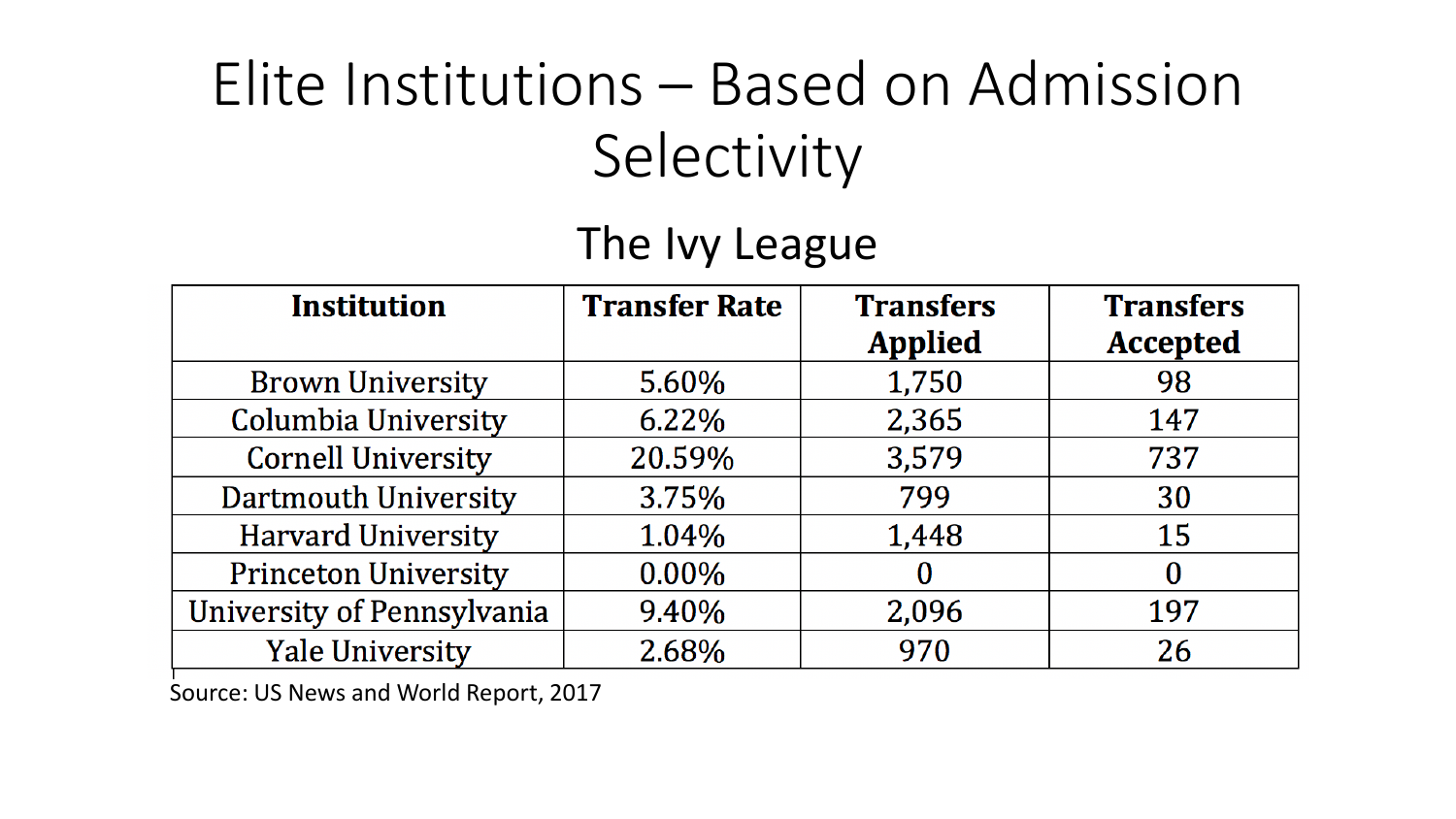#### Institutions in California that fit "Elite" profile

California Institute of Technology (Cal Tech) Claremont McKenna College Pomona College Stanford University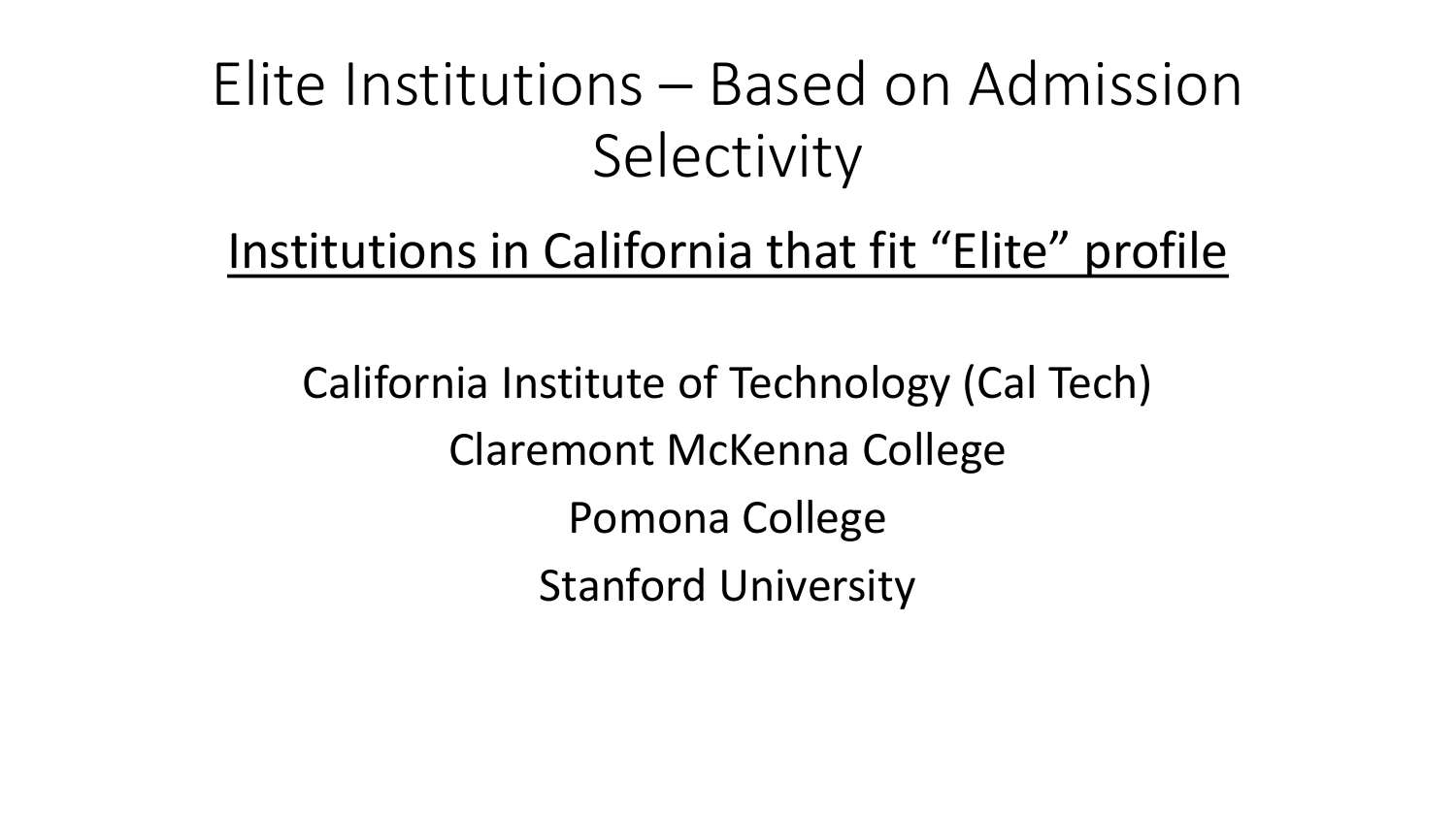#### Other Institutions in the United States that fit the "Elite" profile

University of Chicago Duke University Johns Hopkins University Massachusetts Institute of Technology (MIT) Northwestern University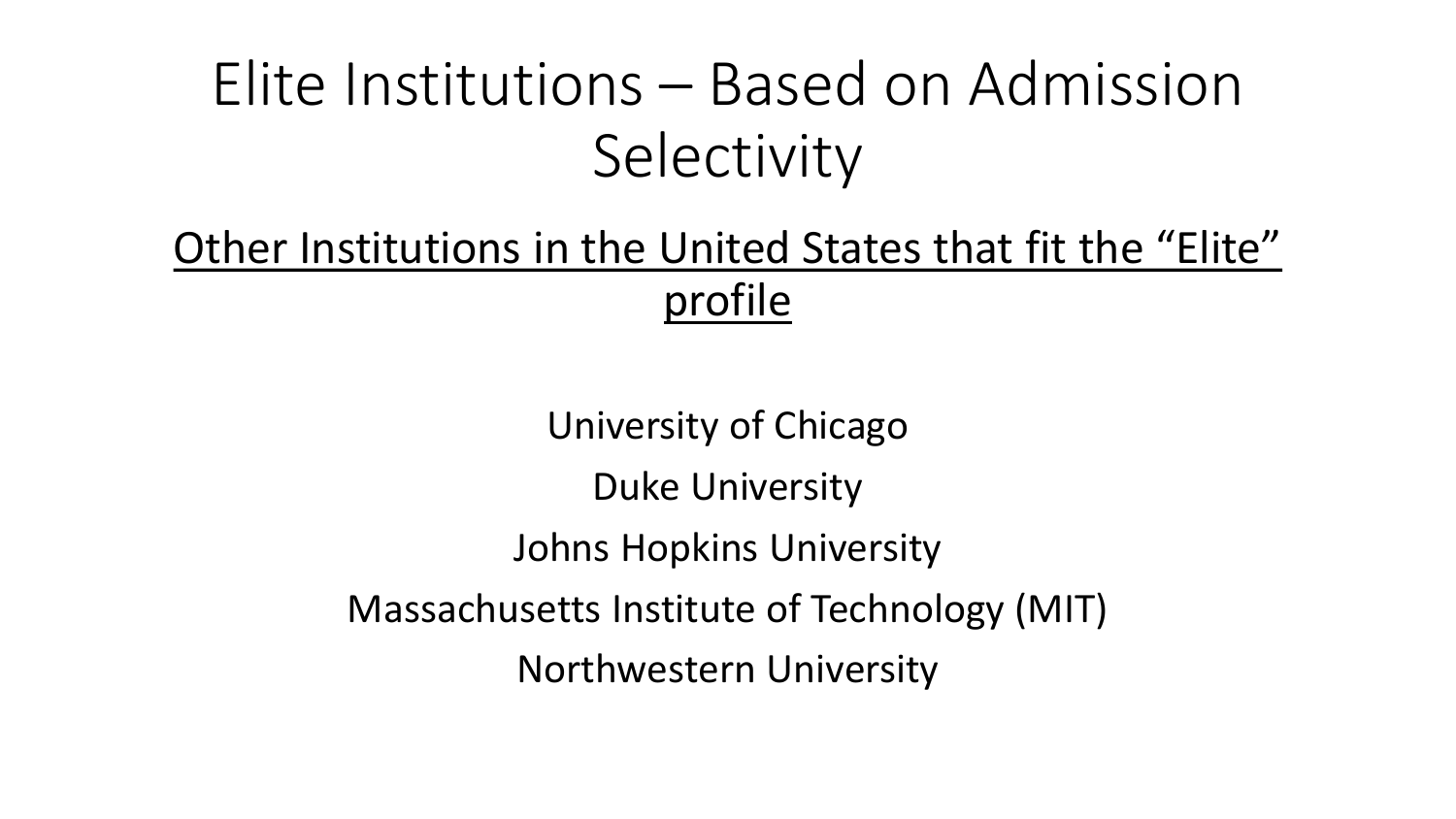Admission Criteria GPA Units Major Requirements General Education Testing (SAT/ACT) Extracurricular Activities Work Experience Essays Letters of Recommendation Interviews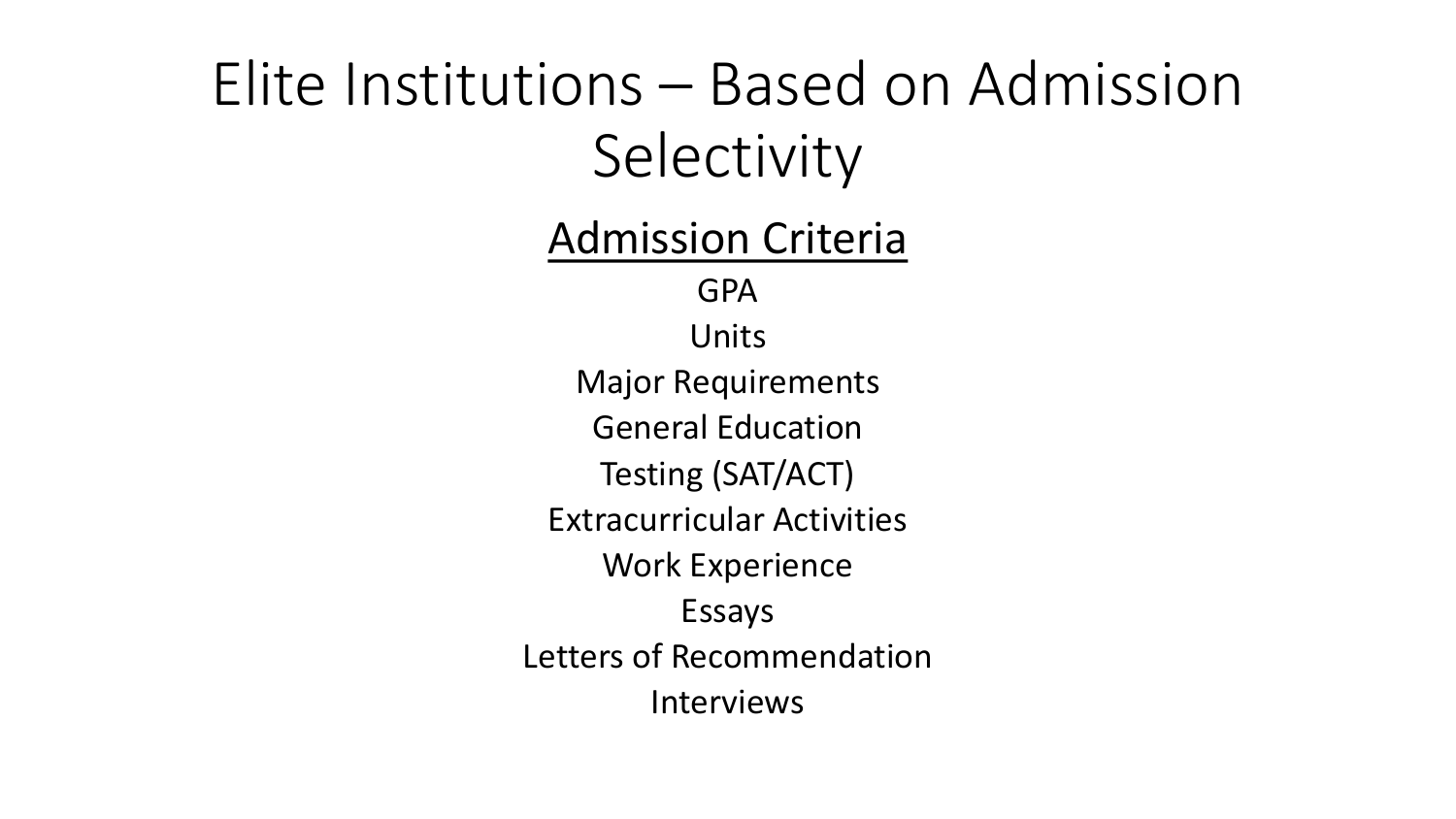Grade Point Average (GPA)

#### Must have a 4.00 GPA to be admitted to elite universities.\*

\*just kidding

The elite universities being discussed in this workshop are all PRIVATE institutions. They generally do not give minimum GPA requirements for transfer admission. I never discourage an application. I do encourage that a student have multiple transfer options.

The GPA range that I will recommend will be  $3.00 - 4.00$ . This is a recommendation NOT a requirement.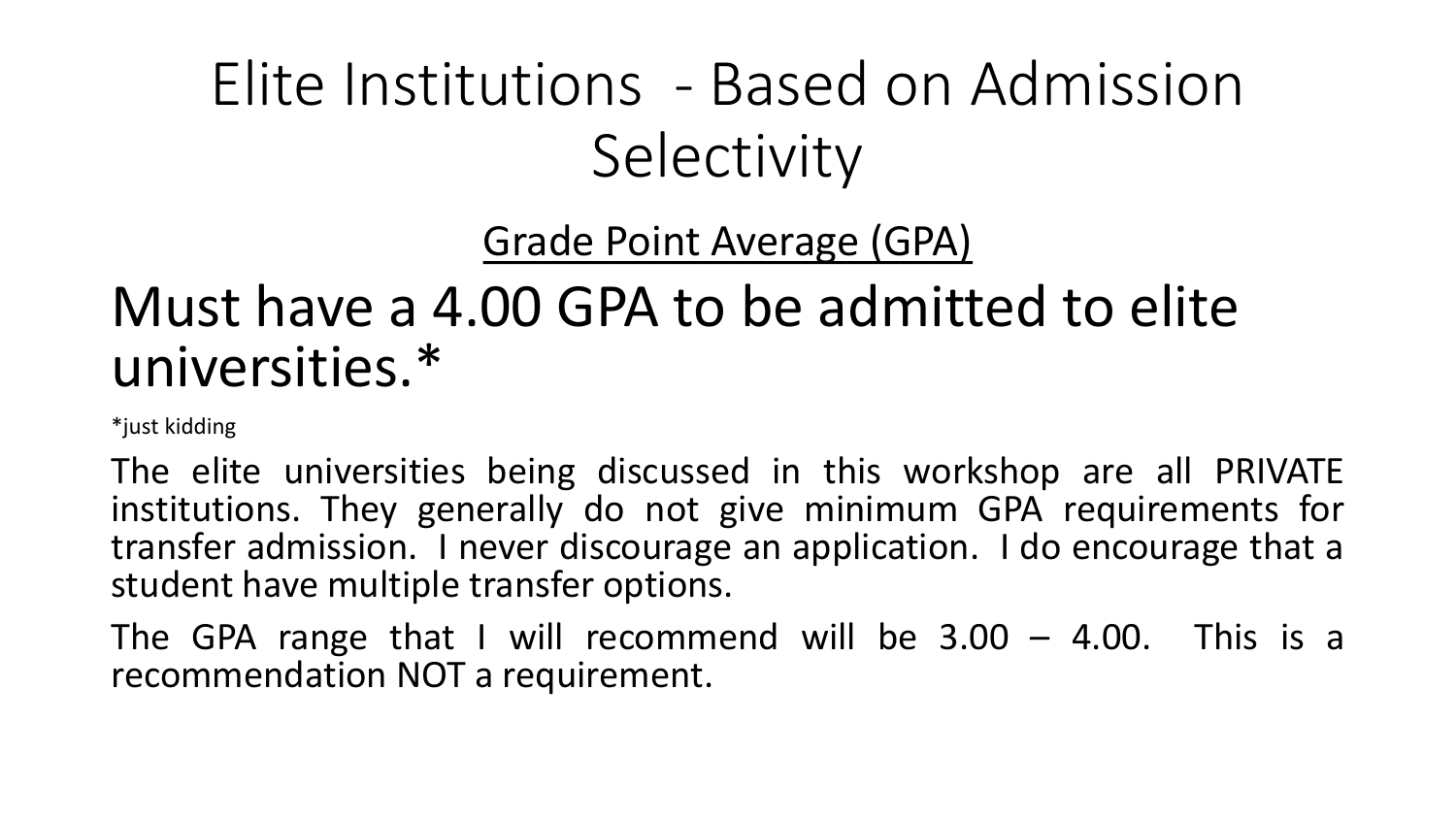#### Units

Most elite institutions require that transfer candidates complete 30 units prior to transfer.

Elite institutions prefer that transfer student's complete one year (30 units) of college prior to transfer. These institutions prefer to have transfer student's attend their school for at least three years.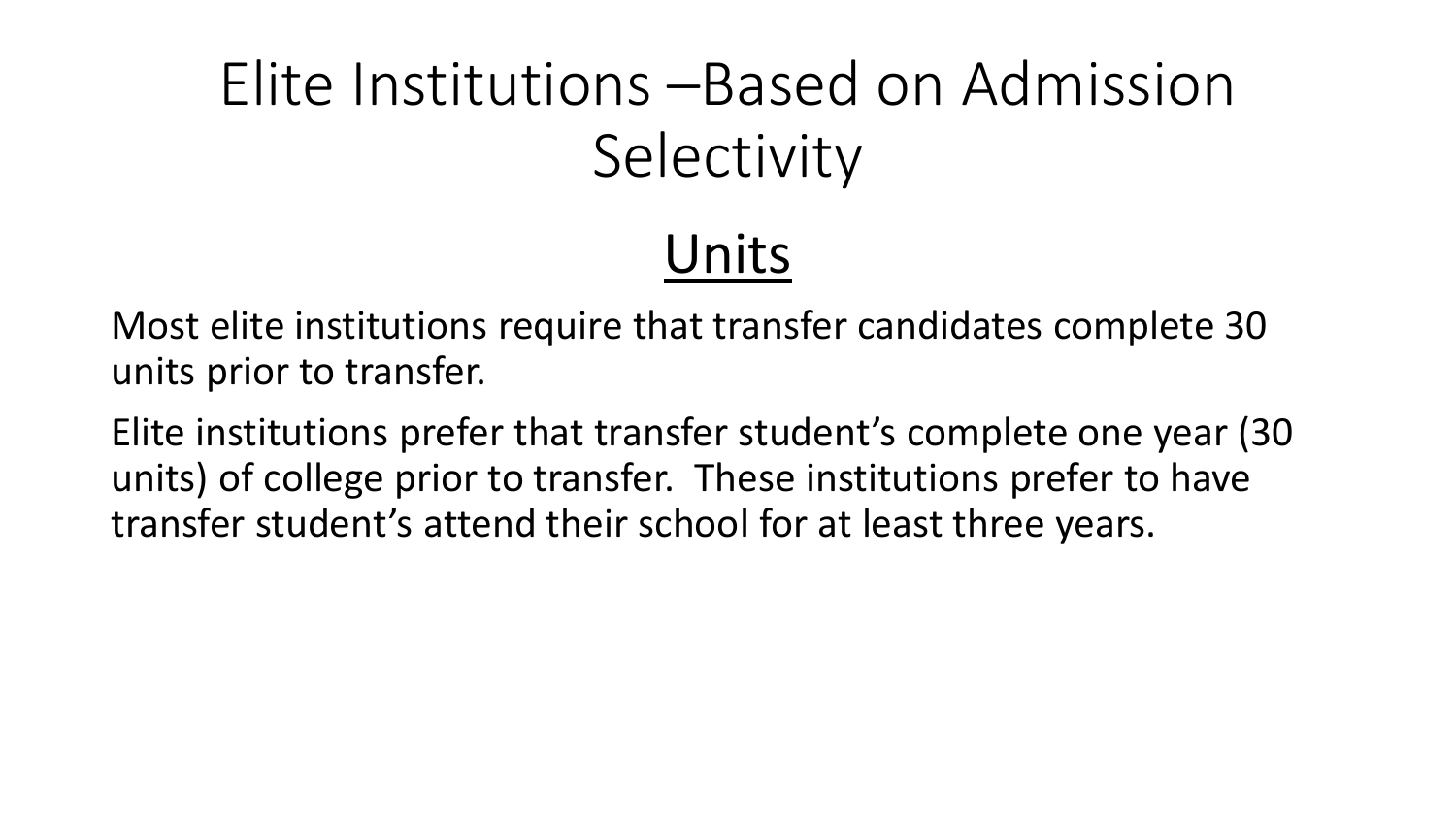Transfer Course Requirements - Major/General Education

Elite institutions tend to be flexible when it involves identifying specific coursework required for transfer. Most do not list any REQUIRED courses needed prior to transfer.

Because admission to an elite institution is so competitive, I encourage students to follow UC/CSU educational plans that incorporate major/GE coursework.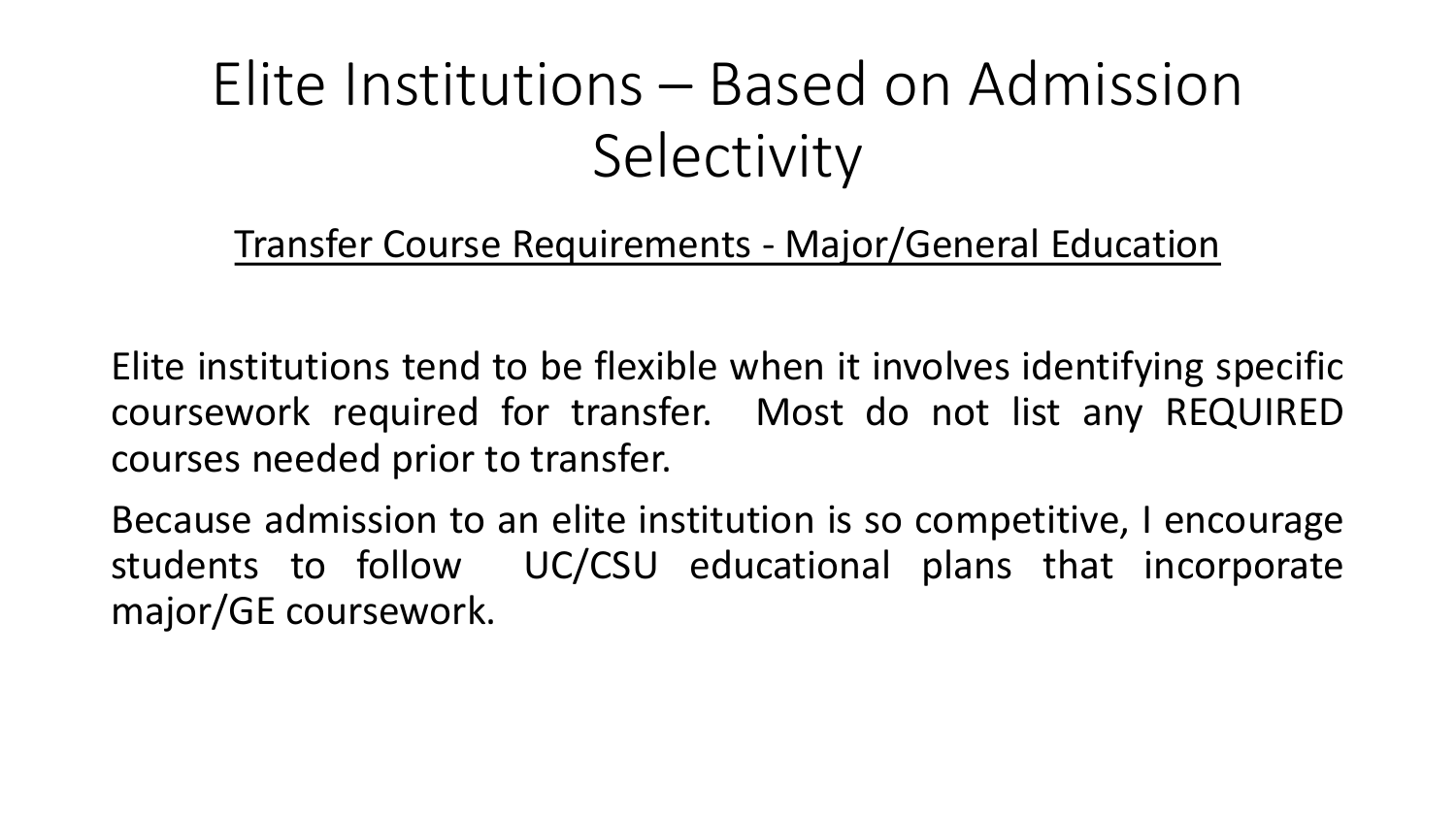#### Testing (SAT/ACT)

The majority of elite institutions require that transfer students submit a SAT and/or ACT test score as part of the admission process.

This requirement usually extends to all students including international applicants.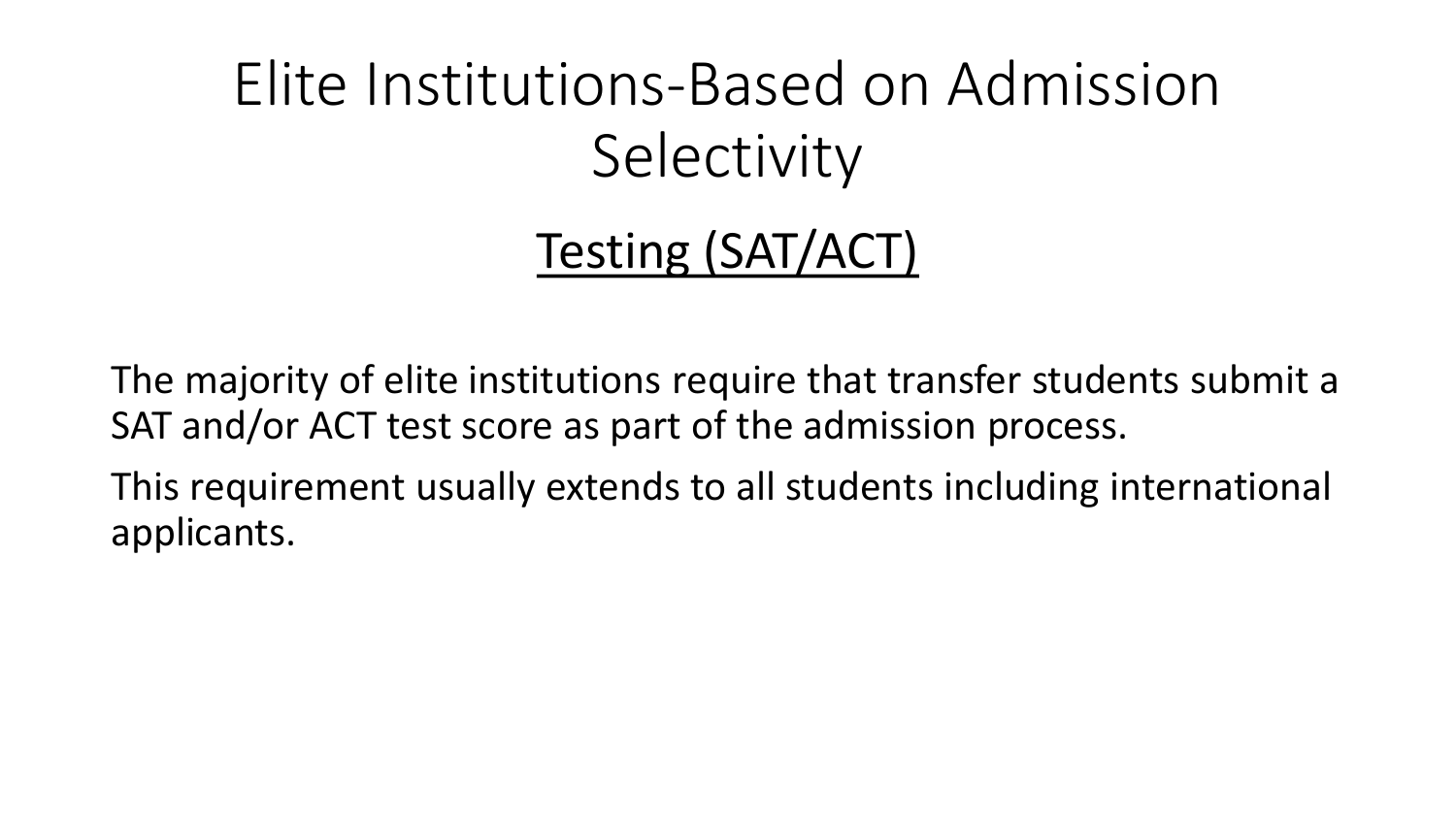#### Extracurricular Activities

Most universities, not just elite institutions, want to know what a student is involved in outside of class. There are no "magic" activities that guarantee admission if you participate in them.

A guideline that I would recommend here is to seek quality over quantity.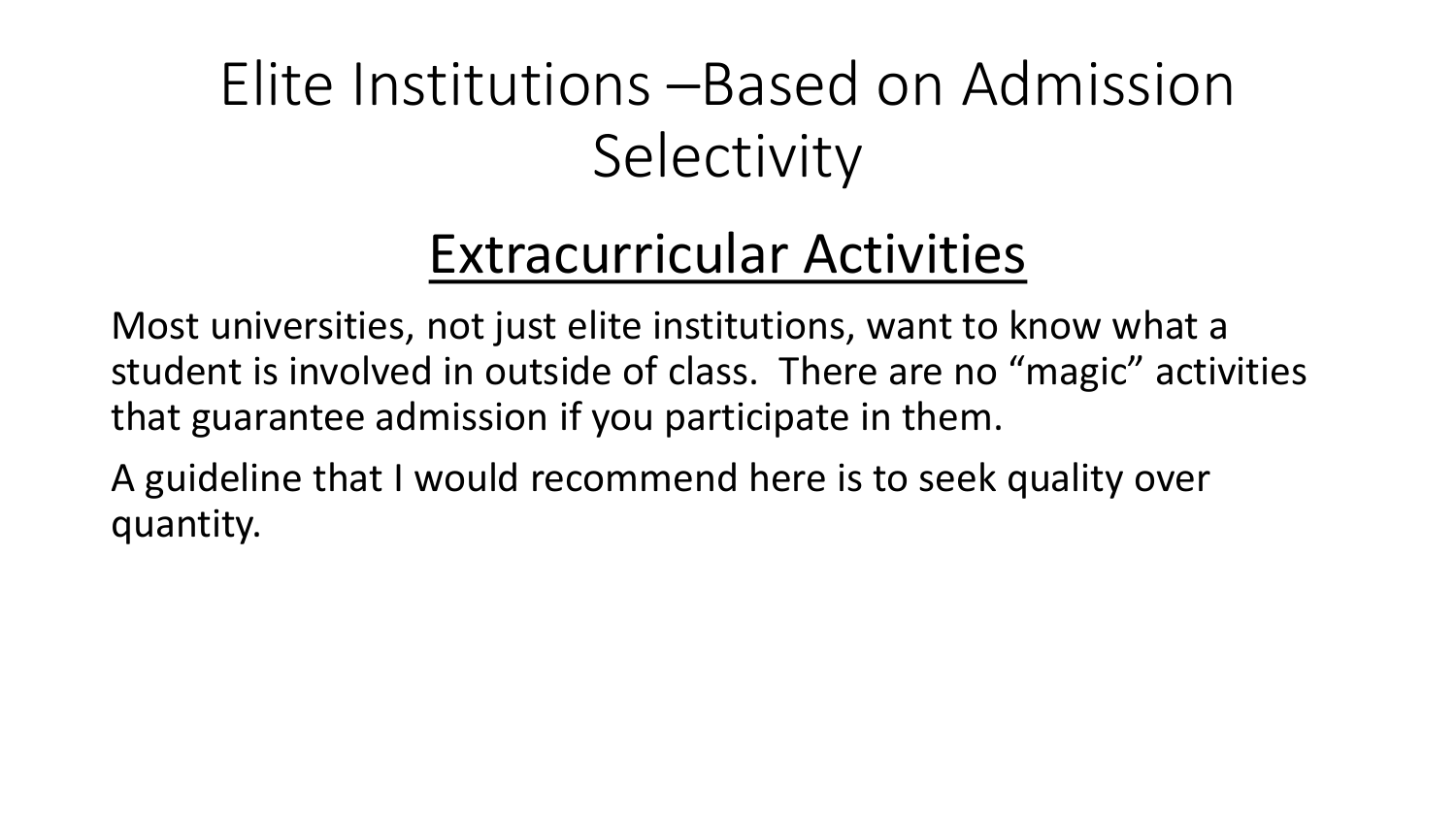#### Work Experience

For many student's who attend community college, their most common extracurricular activity is work (for pay).

Many student's have the perception that work is not as valuable as school related extracurricular activities.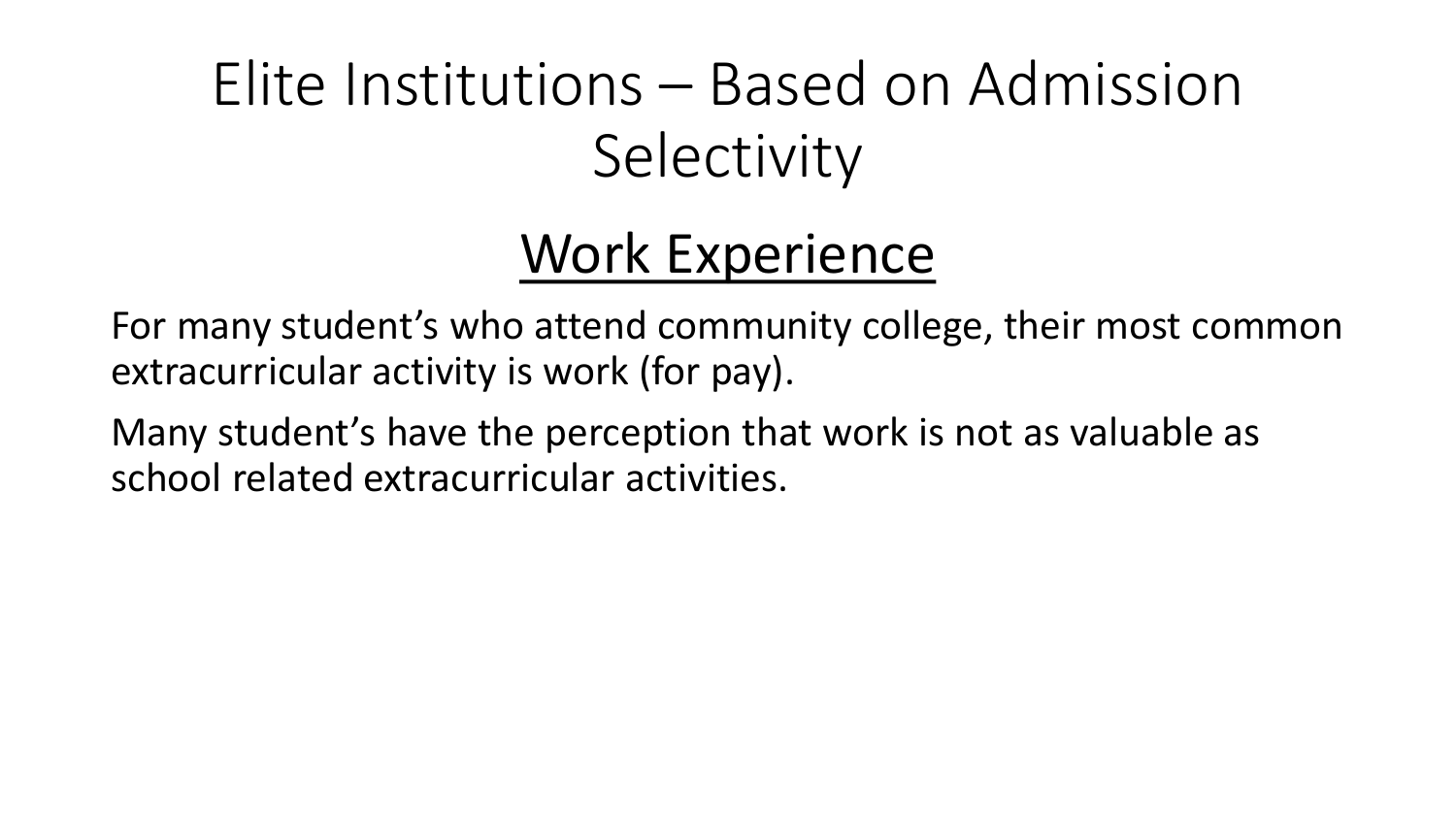#### Essays

All elite institutions will require transfer students to write multiple essays as part of the admission process.

Each institution creates its own essay questions. Writing one standard essay and sending that essay to multiple schools does not work.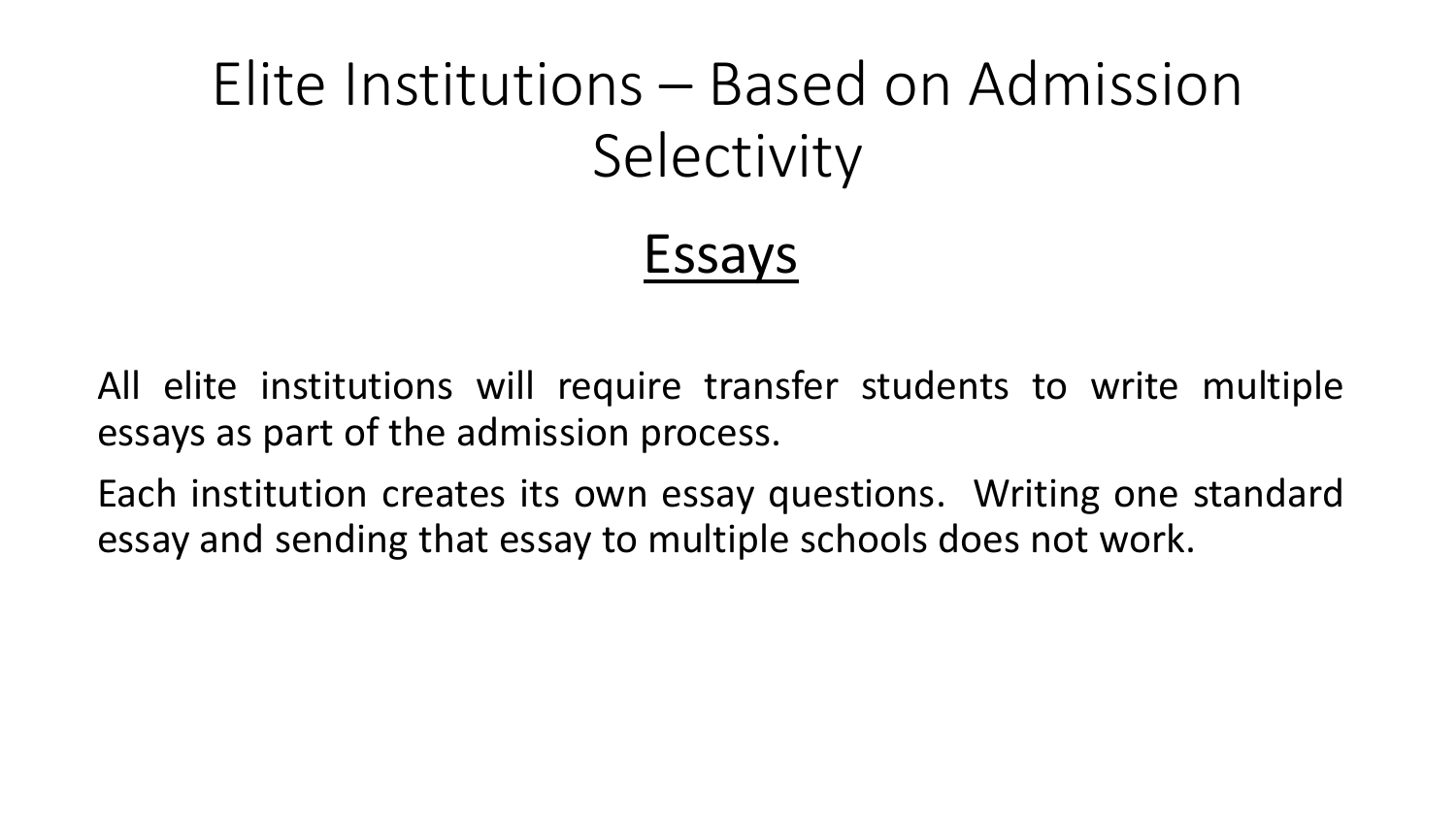#### Letters of Recommendation

Most elite institutions require transfer applicants to submit at least two letters of recommendation.

The institutions prefer/require that the letters come from academic instructors.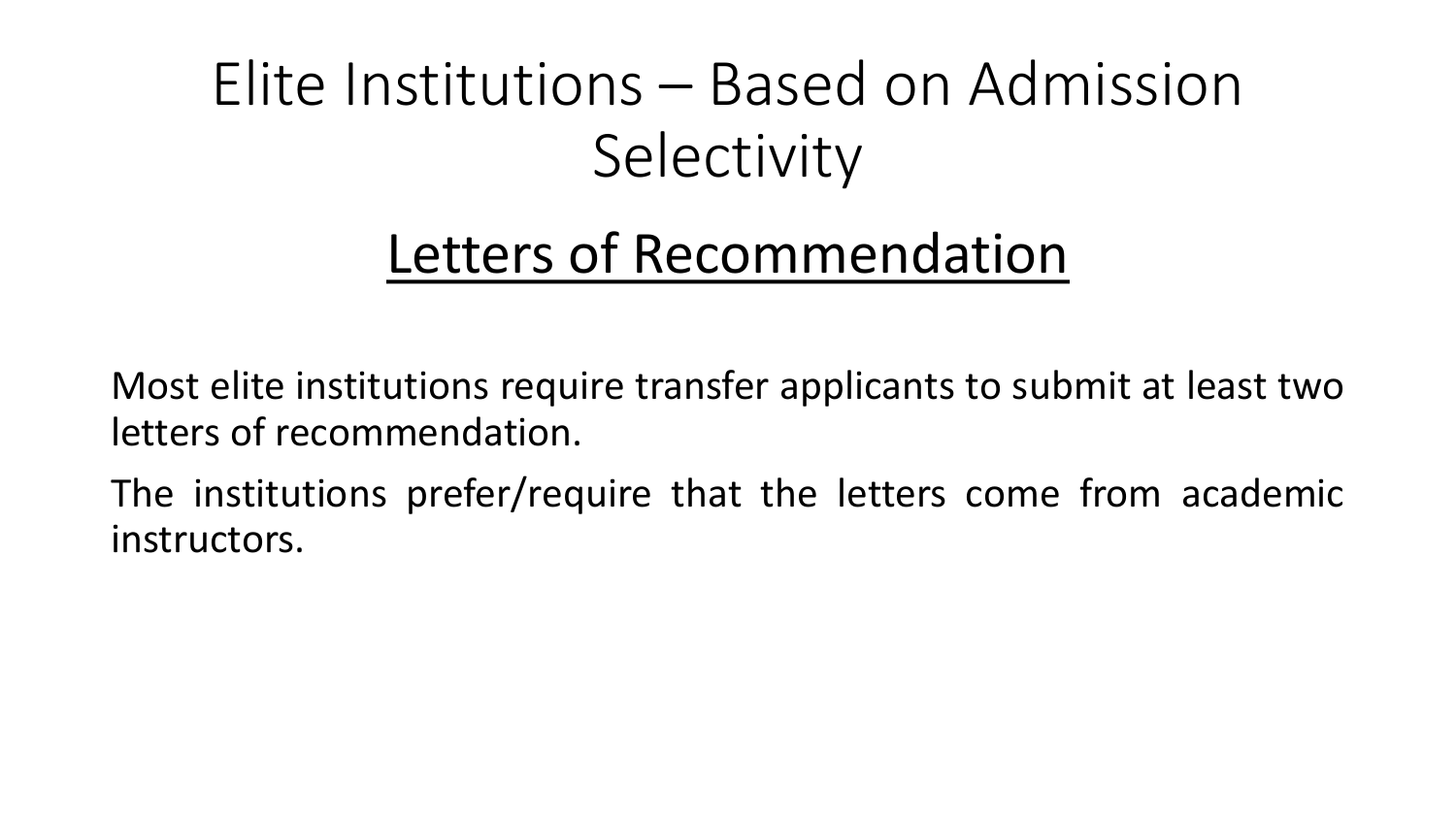#### Interviews

If you advance far enough in the process, many institutions will ask to have you participate in an interview.

The overwhelming majority of applicants are not selected for an interview.